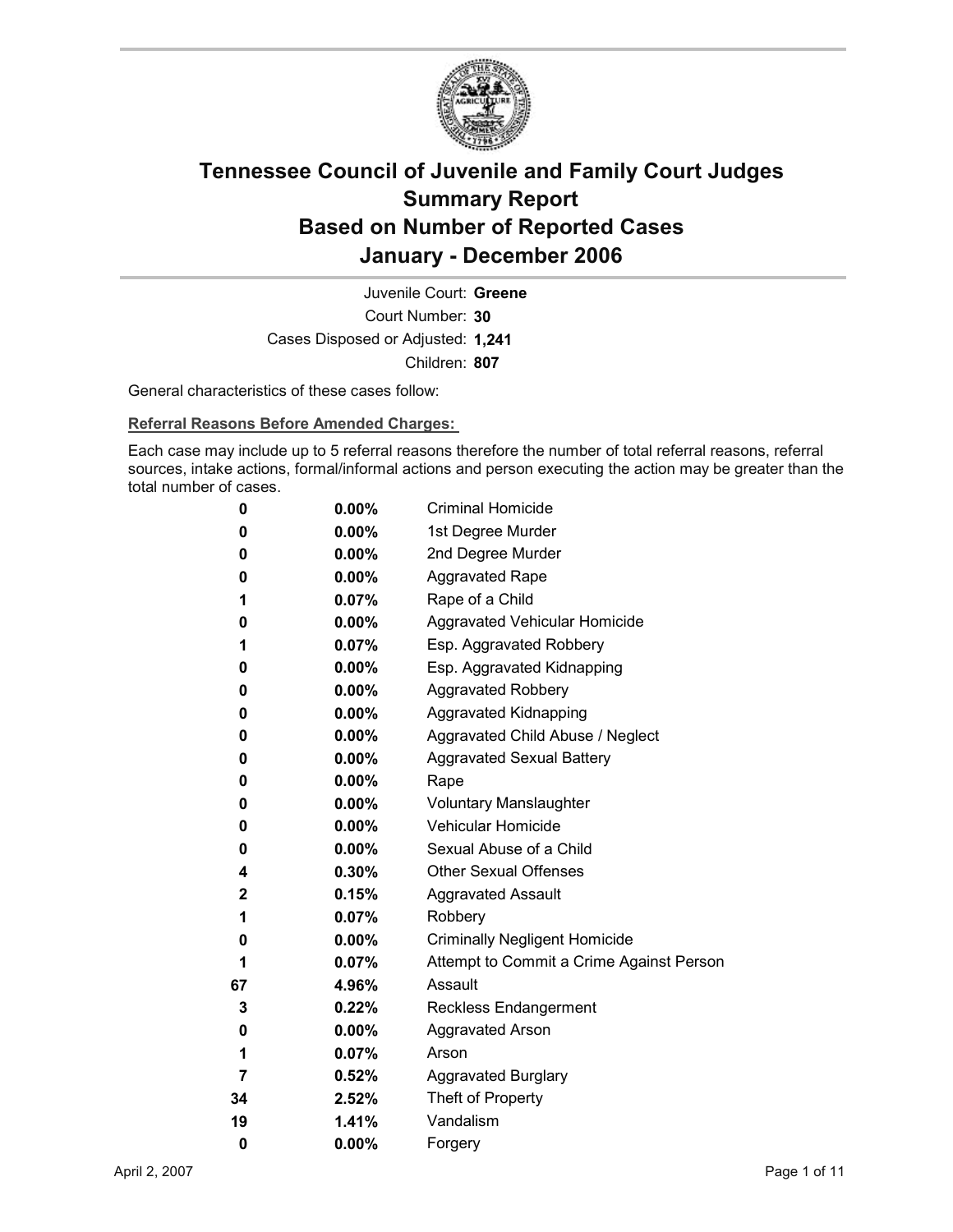

Court Number: **30** Juvenile Court: **Greene** Cases Disposed or Adjusted: **1,241** Children: **807**

### **Referral Reasons Before Amended Charges:**

Each case may include up to 5 referral reasons therefore the number of total referral reasons, referral sources, intake actions, formal/informal actions and person executing the action may be greater than the total number of cases.

| 0              | 0.00%    | <b>Worthless Checks</b>                                     |
|----------------|----------|-------------------------------------------------------------|
| 1              | 0.07%    | Illegal Possession / Fraudulent Use of Credit / Debit Cards |
| 27             | 2.00%    | <b>Burglary</b>                                             |
| 1              | 0.07%    | Unauthorized Use of a Vehicle                               |
| 0              | $0.00\%$ | <b>Cruelty to Animals</b>                                   |
| 0              | $0.00\%$ | Sale of Controlled Substances                               |
| 10             | 0.74%    | <b>Other Drug Offenses</b>                                  |
| 25             | 1.85%    | Possession of Controlled Substances                         |
| 0              | $0.00\%$ | <b>Criminal Attempt</b>                                     |
| 3              | 0.22%    | Carrying Weapons on School Property                         |
| $\mathbf{3}$   | 0.22%    | Unlawful Carrying / Possession of a Weapon                  |
| 15             | 1.11%    | <b>Evading Arrest</b>                                       |
| 1              | 0.07%    | Escape                                                      |
| $\overline{7}$ | 0.52%    | Driving Under Influence (DUI)                               |
| 58             | 4.29%    | Possession / Consumption of Alcohol                         |
| 4              | 0.30%    | Resisting Stop, Frisk, Halt, Arrest or Search               |
| 0              | $0.00\%$ | <b>Aggravated Criminal Trespass</b>                         |
| $\mathbf 2$    | 0.15%    | Harassment                                                  |
| $\mathbf{2}$   | 0.15%    | Failure to Appear                                           |
| 20             | 1.48%    | Filing a False Police Report                                |
| $\mathbf{2}$   | 0.15%    | Criminal Impersonation                                      |
| 8              | 0.59%    | <b>Disorderly Conduct</b>                                   |
| 6              | 0.44%    | <b>Criminal Trespass</b>                                    |
| 5              | 0.37%    | Public Intoxication                                         |
| 0              | $0.00\%$ | Gambling                                                    |
| 299            | 22.13%   | <b>Traffic</b>                                              |
| 11             | 0.81%    | <b>Local Ordinances</b>                                     |
| 0              | $0.00\%$ | Violation of Wildlife Regulations                           |
| 22             | 1.63%    | Contempt of Court                                           |
| 103            | 7.62%    | <b>Violation of Probation</b>                               |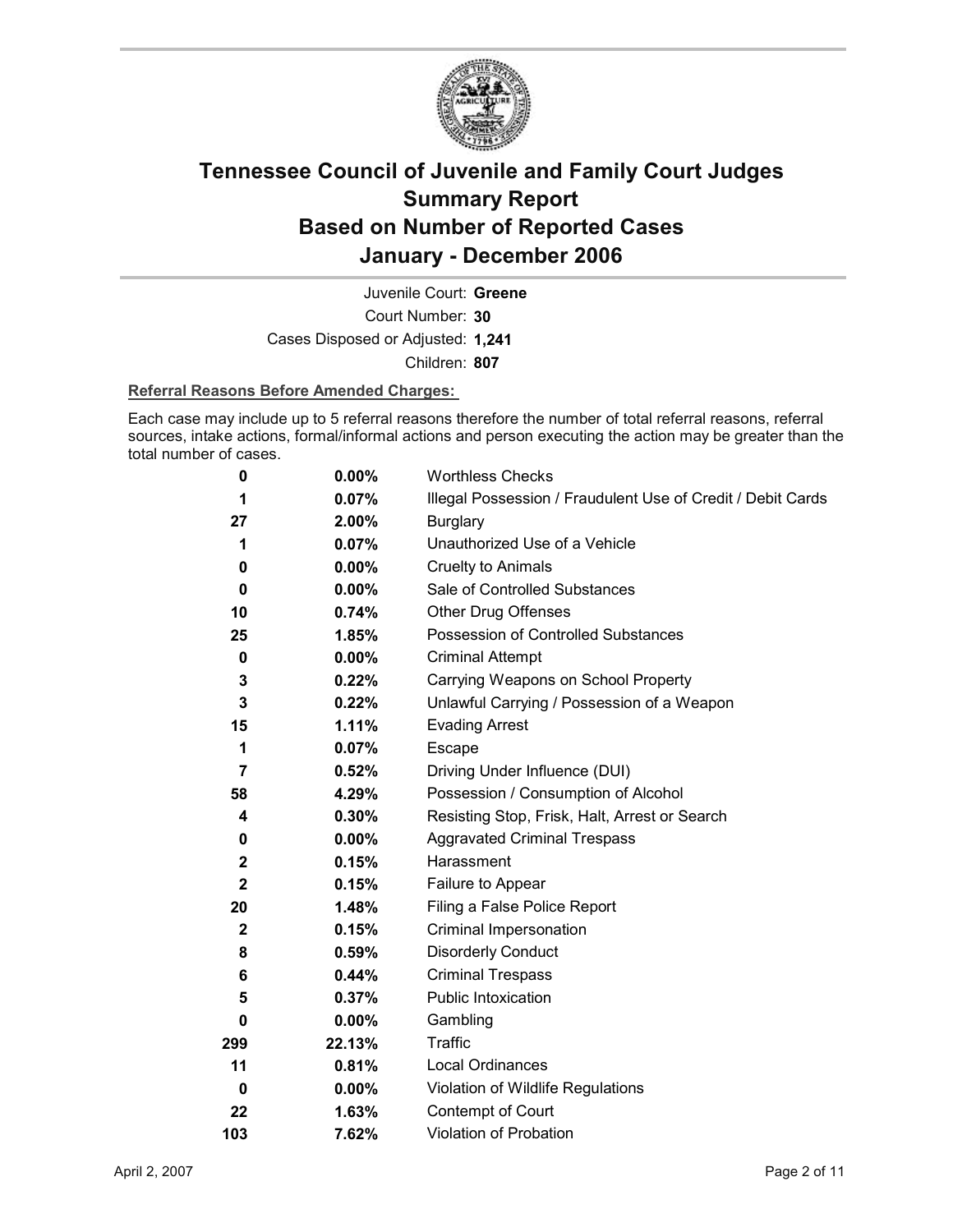

Court Number: **30** Juvenile Court: **Greene** Cases Disposed or Adjusted: **1,241** Children: **807**

### **Referral Reasons Before Amended Charges:**

Each case may include up to 5 referral reasons therefore the number of total referral reasons, referral sources, intake actions, formal/informal actions and person executing the action may be greater than the total number of cases.

| 1,351 | 100.00%  | <b>Total Referrals</b>                 |
|-------|----------|----------------------------------------|
| 45    | 3.33%    | Other                                  |
| 0     | $0.00\%$ | <b>Consent to Marry</b>                |
| 0     | $0.00\%$ | <b>Request for Medical Treatment</b>   |
| 35    | 2.59%    | Child Support                          |
| 8     | 0.59%    | Paternity / Legitimation               |
| 1     | 0.07%    | Visitation                             |
| 13    | 0.96%    | Custody                                |
| 0     | $0.00\%$ | <b>Foster Care Review</b>              |
| 163   | 12.07%   | <b>Administrative Review</b>           |
| 3     | 0.22%    | <b>Judicial Review</b>                 |
| 0     | $0.00\%$ | Violation of Informal Adjustment       |
| 0     | 0.00%    | <b>Violation of Pretrial Diversion</b> |
| 17    | 1.26%    | <b>Termination of Parental Rights</b>  |
| 52    | 3.85%    | Dependency / Neglect                   |
| 0     | 0.00%    | <b>Physically Abused Child</b>         |
| 0     | $0.00\%$ | Sexually Abused Child                  |
| 0     | $0.00\%$ | <b>Violation of Curfew</b>             |
| 0     | 0.00%    | Violation of a Valid Court Order       |
| 140   | 10.36%   | Possession of Tobacco Products         |
| 1     | 0.07%    | Out-of-State Runaway                   |
| 1     | 0.07%    | In-State Runaway                       |
| 68    | 5.03%    | Truancy                                |
| 18    | 1.33%    | <b>Unruly Behavior</b>                 |
| 10    | 0.74%    | Violation of Aftercare                 |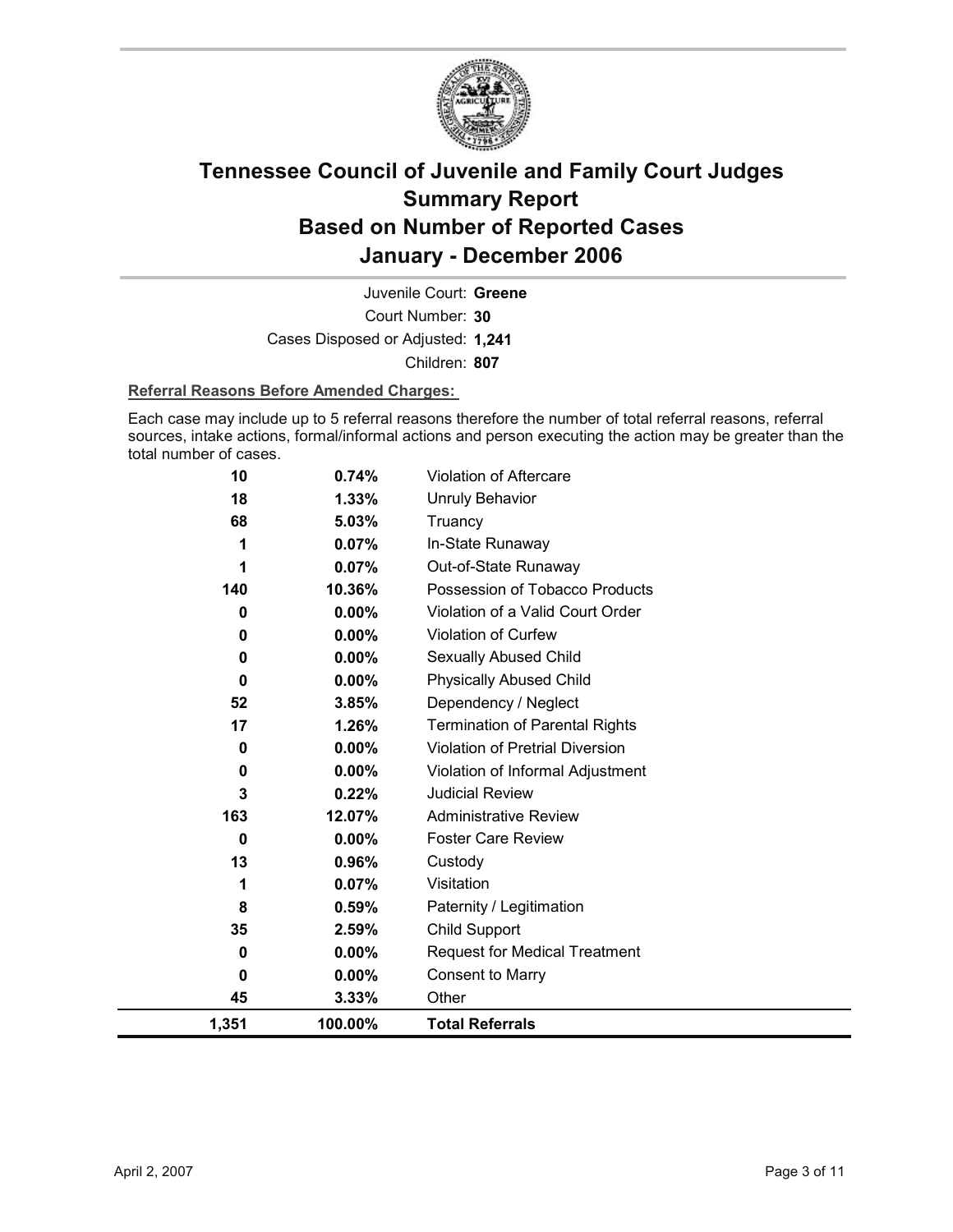

| Juvenile Court: Greene |                                   |                                   |  |  |
|------------------------|-----------------------------------|-----------------------------------|--|--|
|                        | Court Number: 30                  |                                   |  |  |
|                        | Cases Disposed or Adjusted: 1,241 |                                   |  |  |
| Children: 807          |                                   |                                   |  |  |
| Referral Sources: 1    |                                   |                                   |  |  |
| 621                    | 45.97%                            | Law Enforcement                   |  |  |
| 26                     | 1.92%                             | Parents                           |  |  |
| 12                     | 0.89%                             | Relatives                         |  |  |
| 0                      | $0.00\%$                          | Self                              |  |  |
| 225                    | 16.65%                            | School                            |  |  |
| 0                      | 0.00%                             | <b>CSA</b>                        |  |  |
| 235                    | 17.39%                            | <b>DCS</b>                        |  |  |
| 1                      | 0.07%                             | Other State Department            |  |  |
| 42                     | 3.11%                             | <b>District Attorney's Office</b> |  |  |
| 46                     | 3.40%                             | <b>Court Staff</b>                |  |  |
| 104                    | 7.70%                             | Social Agency                     |  |  |
| $\bf{0}$               | $0.00\%$                          | <b>Other Court</b>                |  |  |
| 39                     | 2.89%                             | Victim                            |  |  |
| 0                      | 0.00%                             | Child & Parent                    |  |  |
| 0                      | 0.00%                             | Hospital                          |  |  |
| 0                      | 0.00%                             | Unknown                           |  |  |
| 0                      | 0.00%                             | Other                             |  |  |
| 1,351                  | 100.00%                           | <b>Total Referral Sources</b>     |  |  |

### **Age of Child at Referral: 2**

| 2.85%<br>$0.00\%$ | Unknown / Not Reported |  |
|-------------------|------------------------|--|
|                   |                        |  |
|                   | Ages 19 and Over       |  |
| 32.34%            | Ages 17 through 18     |  |
| 35.07%            | Ages 15 through 16     |  |
| 11.03%            | Ages 13 through 14     |  |
| 3.47%             | Ages 11 through 12     |  |
|                   | Ages 10 and Under      |  |
|                   | 15.24%                 |  |

 $1$  If different than number of Referral Reasons (1351), verify accuracy of your court's data.

<sup>2</sup> One child could be counted in multiple categories, verify accuracy of your court's data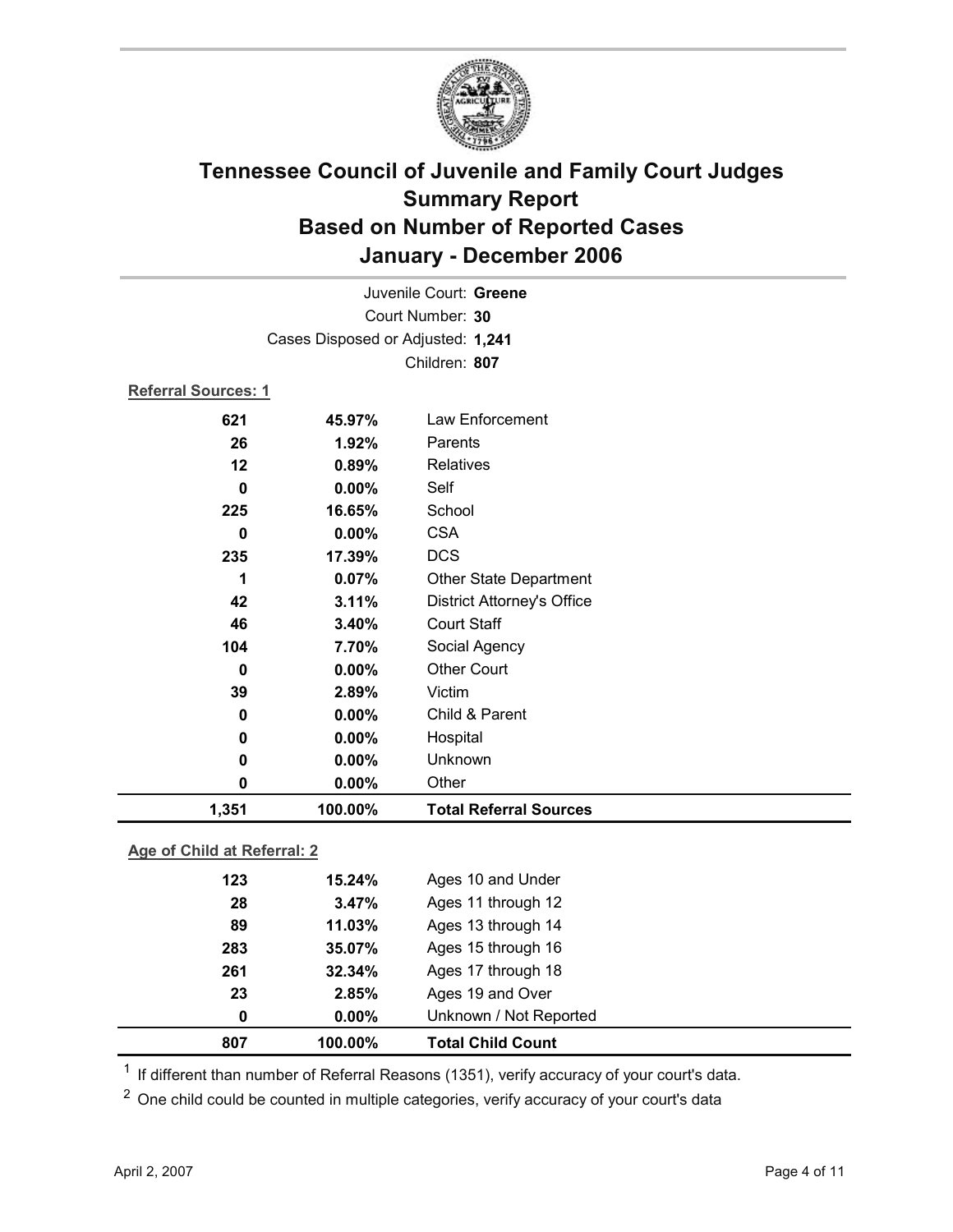

| Juvenile Court: Greene    |                                         |                           |  |  |
|---------------------------|-----------------------------------------|---------------------------|--|--|
|                           | Court Number: 30                        |                           |  |  |
|                           | Cases Disposed or Adjusted: 1,241       |                           |  |  |
|                           |                                         | Children: 807             |  |  |
| Sex of Child: 1           |                                         |                           |  |  |
| 525                       | 65.06%                                  | Male                      |  |  |
| 282                       | 34.94%                                  | Female                    |  |  |
| $\mathbf 0$               | 0.00%                                   | Unknown                   |  |  |
| 807                       | 100.00%                                 | <b>Total Child Count</b>  |  |  |
| Race of Child: 1          |                                         |                           |  |  |
|                           |                                         |                           |  |  |
| 771<br>18                 | 95.54%                                  | White<br>African American |  |  |
|                           | 2.23%                                   | Native American           |  |  |
| $\mathbf 0$<br>$\bf{0}$   | 0.00%<br>0.00%                          | Asian                     |  |  |
| 10                        | 1.24%                                   | Mixed                     |  |  |
| 8                         | 0.99%                                   | Unknown                   |  |  |
| 807                       | 100.00%                                 | <b>Total Child Count</b>  |  |  |
|                           |                                         |                           |  |  |
| <b>Hispanic Origin: 1</b> |                                         |                           |  |  |
| 10                        | 1.24%                                   | Yes                       |  |  |
| 790                       | 97.89%                                  | No                        |  |  |
| $\overline{7}$            | 0.87%                                   | Unknown                   |  |  |
| 807                       | 100.00%                                 | <b>Total Child Count</b>  |  |  |
|                           | <b>School Enrollment of Children: 1</b> |                           |  |  |
| 497                       | 61.59%                                  | Yes                       |  |  |
| 112                       | 13.88%                                  | No                        |  |  |
| 198                       | 24.54%                                  | Unknown                   |  |  |
| 807                       | 100.00%                                 | <b>Total Child Count</b>  |  |  |
|                           |                                         |                           |  |  |

 $1$  One child could be counted in multiple categories, verify accuracy of your court's data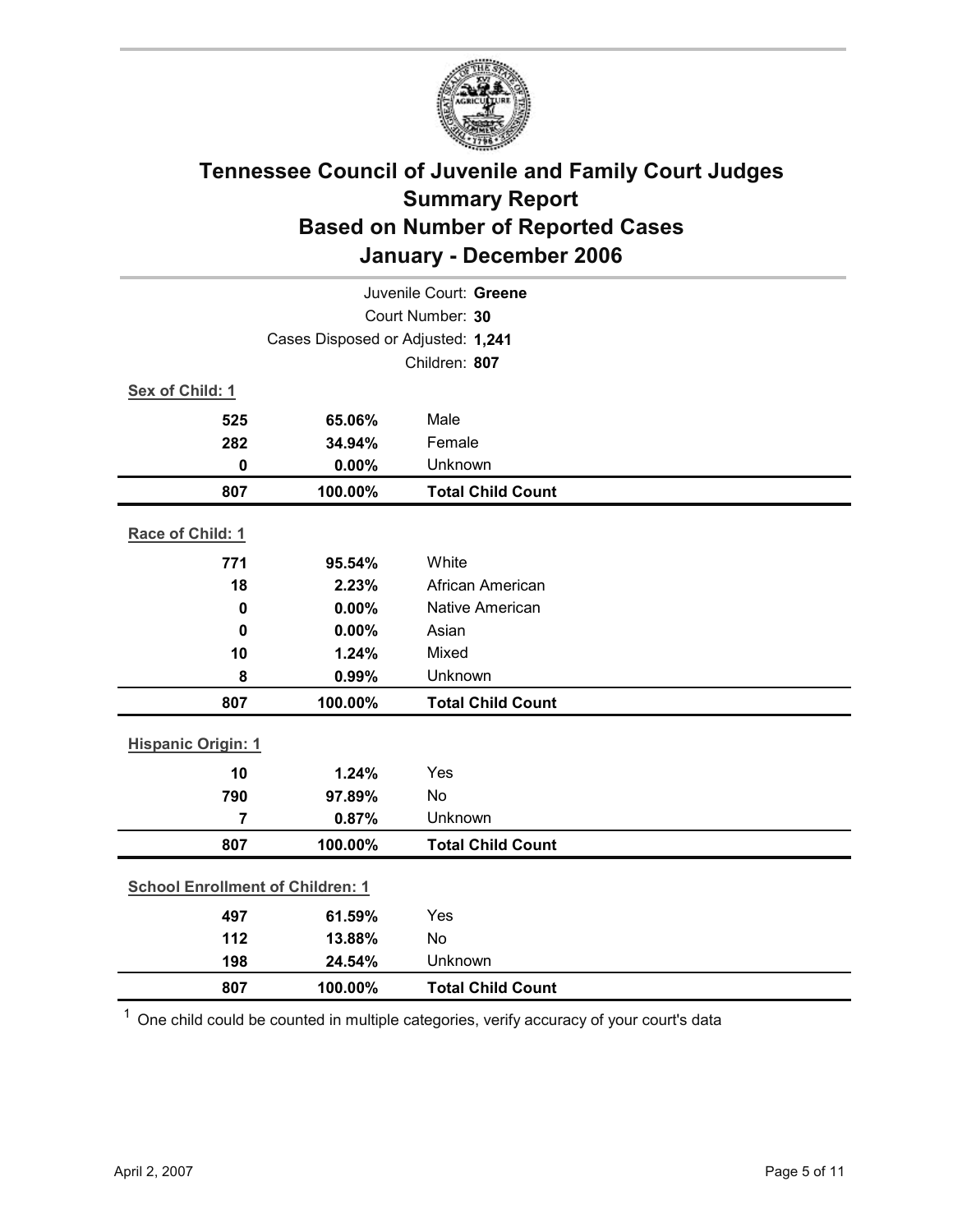

Court Number: **30** Juvenile Court: **Greene** Cases Disposed or Adjusted: **1,241** Children: **807**

**Living Arrangement of Child at Time of Referral: 1**

| 807          | 100.00% | <b>Total Child Count</b>     |
|--------------|---------|------------------------------|
| 3            | 0.37%   | Other                        |
| 187          | 23.17%  | Unknown                      |
| 28           | 3.47%   | Independent                  |
| $\mathbf{2}$ | 0.25%   | In an Institution            |
| 6            | 0.74%   | In a Residential Center      |
| 20           | 2.48%   | In a Group Home              |
| 79           | 9.79%   | With Foster Family           |
| 5            | 0.62%   | With Adoptive Parents        |
| 45           | 5.58%   | <b>With Relatives</b>        |
| 43           | 5.33%   | <b>With Father</b>           |
| 244          | 30.24%  | With Mother                  |
| 25           | 3.10%   | With Mother and Stepfather   |
| 6            | 0.74%   | With Father and Stepmother   |
| 114          | 14.13%  | With Both Biological Parents |
|              |         |                              |

### **Type of Detention: 2**

| 1.241 | 100.00%  | <b>Total Detention Count</b> |  |
|-------|----------|------------------------------|--|
| 0     | $0.00\%$ | Other                        |  |
| 1,210 | 97.50%   | Does Not Apply               |  |
| 1     | $0.08\%$ | <b>Unknown</b>               |  |
| 1     | 0.08%    | <b>Psychiatric Hospital</b>  |  |
| 0     | $0.00\%$ | Jail - No Separation         |  |
| 0     | $0.00\%$ | Jail - Partial Separation    |  |
| 0     | $0.00\%$ | Jail - Complete Separation   |  |
| 29    | 2.34%    | Juvenile Detention Facility  |  |
| 0     | $0.00\%$ | Non-Secure Placement         |  |
|       |          |                              |  |

 $<sup>1</sup>$  One child could be counted in multiple categories, verify accuracy of your court's data</sup>

 $2$  If different than number of Cases (1241) verify accuracy of your court's data.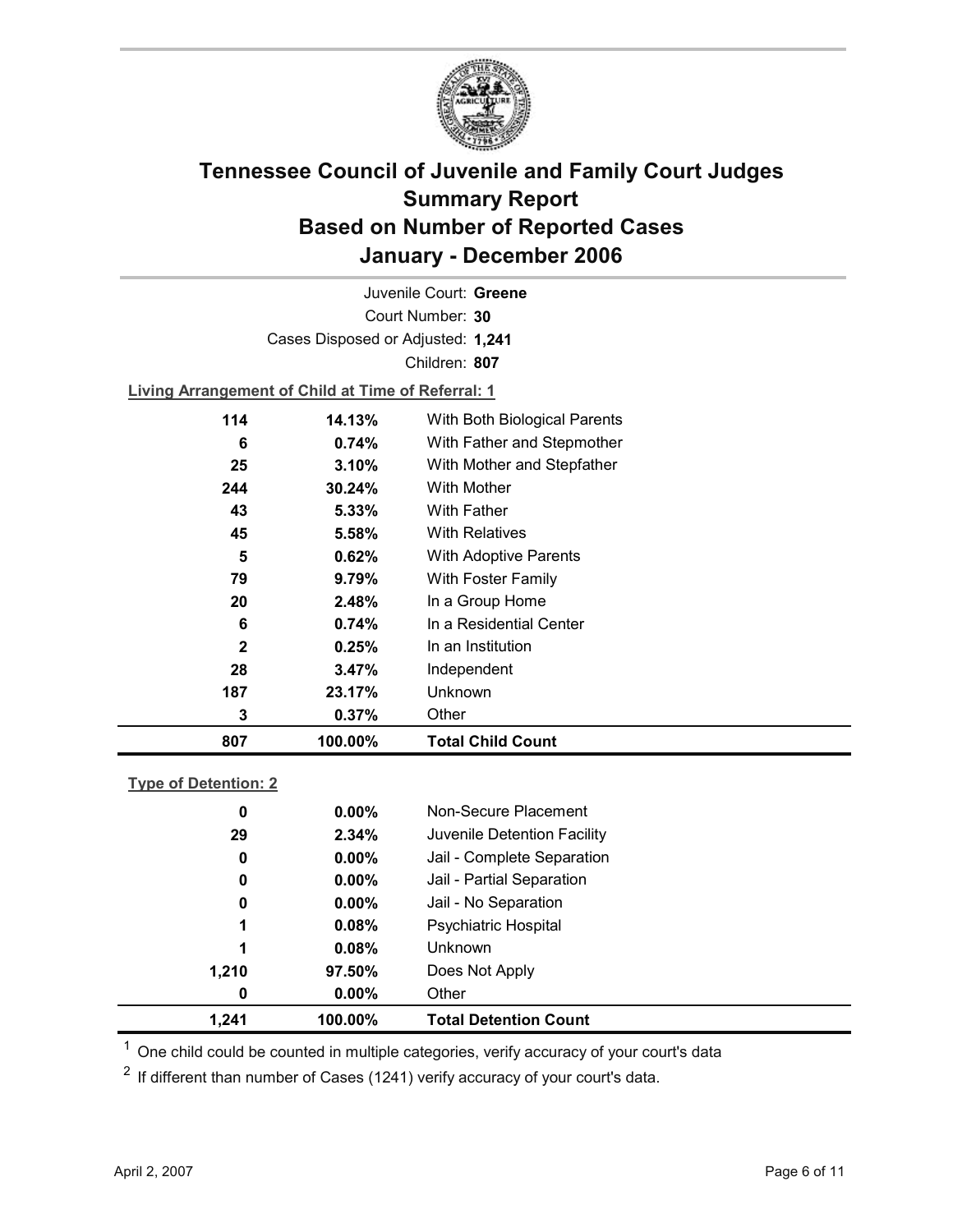

| Juvenile Court: Greene   |                                                    |                                     |  |  |
|--------------------------|----------------------------------------------------|-------------------------------------|--|--|
| Court Number: 30         |                                                    |                                     |  |  |
|                          | Cases Disposed or Adjusted: 1,241                  |                                     |  |  |
|                          |                                                    | Children: 807                       |  |  |
|                          | <b>Placement After Secure Detention Hearing: 1</b> |                                     |  |  |
| 20                       | 1.61%<br>Returned to Prior Living Arrangement      |                                     |  |  |
| 0                        | $0.00\%$<br>Juvenile Detention Facility            |                                     |  |  |
| 0                        | $0.00\%$<br>Jail                                   |                                     |  |  |
| 1                        | Shelter / Group Home<br>0.08%                      |                                     |  |  |
| 0                        | <b>Foster Family Home</b><br>$0.00\%$              |                                     |  |  |
| 0                        | Psychiatric Hospital<br>0.00%                      |                                     |  |  |
| 1                        | Unknown / Not Reported<br>0.08%                    |                                     |  |  |
| 1,217                    | Does Not Apply<br>98.07%                           |                                     |  |  |
| 2                        | 0.16%                                              | Other                               |  |  |
|                          |                                                    |                                     |  |  |
| 1,241                    | 100.00%                                            | <b>Total Placement Count</b>        |  |  |
|                          |                                                    |                                     |  |  |
| <b>Intake Actions: 2</b> |                                                    |                                     |  |  |
| 727                      | 53.81%                                             | <b>Petition Filed</b>               |  |  |
| 190                      | 14.06%                                             | <b>Motion Filed</b>                 |  |  |
| 429                      | 31.75%                                             | <b>Citation Processed</b>           |  |  |
| $\bf{0}$                 | $0.00\%$                                           | Notification of Paternity Processed |  |  |
| 0                        | 0.00%                                              | Scheduling of Judicial Review       |  |  |
| 0                        | 0.00%                                              | Scheduling of Administrative Review |  |  |
| 0                        | 0.00%                                              | Scheduling of Foster Care Review    |  |  |
| 0                        | $0.00\%$                                           | Unknown                             |  |  |
| 0<br>5                   | $0.00\%$<br>0.37%                                  | Does Not Apply<br>Other             |  |  |

 $1$  If different than number of Cases (1241) verify accuracy of your court's data.

 $2$  If different than number of Referral Reasons (1351), verify accuracy of your court's data.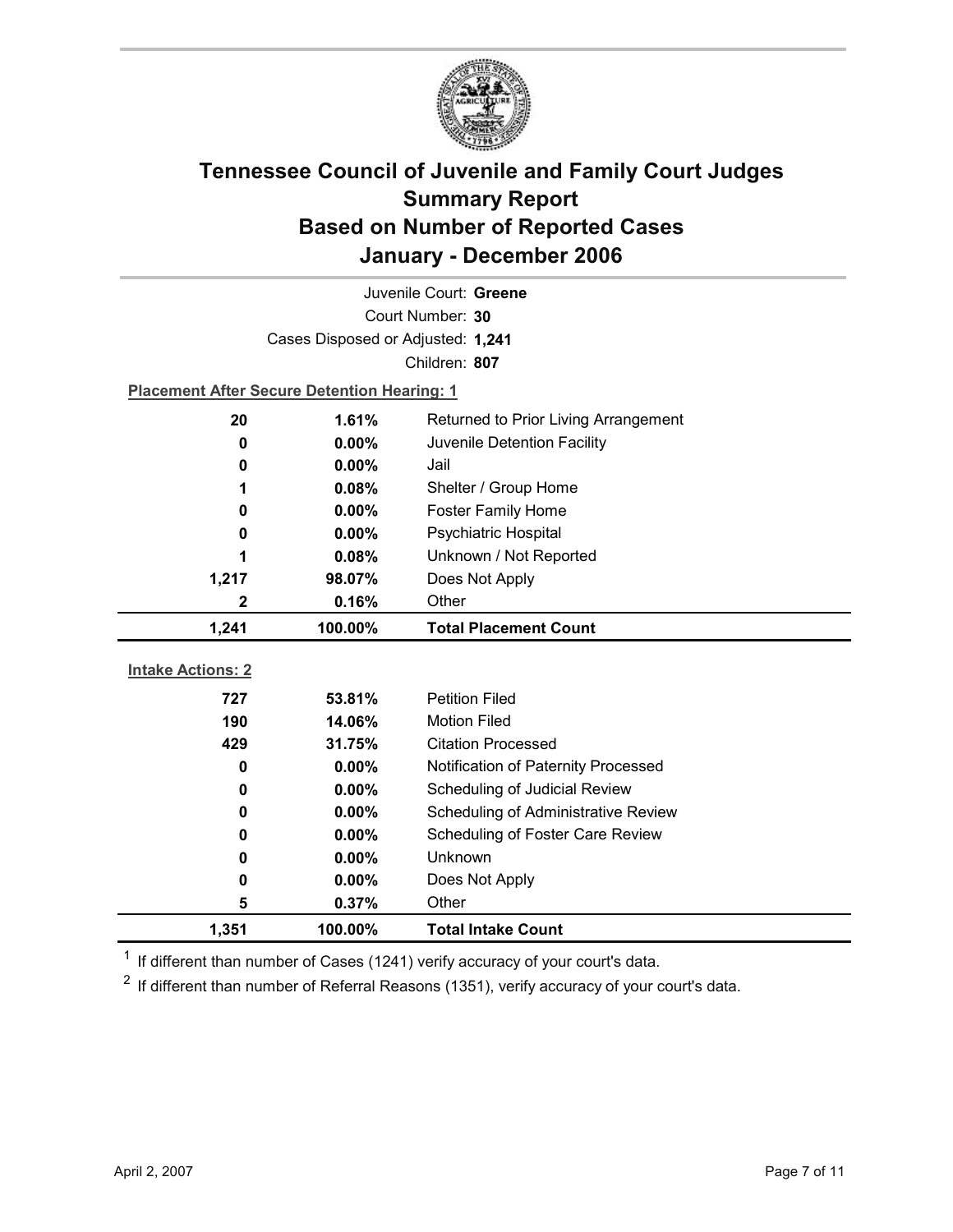

Court Number: **30** Juvenile Court: **Greene** Cases Disposed or Adjusted: **1,241** Children: **807**

### **Last Grade Completed by Child: 1**

| 61                                      | 7.56%   | Too Young for School     |
|-----------------------------------------|---------|--------------------------|
| $\mathbf 0$                             | 0.00%   | Preschool                |
| 5                                       | 0.62%   | Kindergarten             |
| 3                                       | 0.37%   | 1st Grade                |
| 1                                       | 0.12%   | 2nd Grade                |
| 0                                       | 0.00%   | 3rd Grade                |
| $\overline{7}$                          | 0.87%   | 4th Grade                |
| 3                                       | 0.37%   | 5th Grade                |
| 12                                      | 1.49%   | 6th Grade                |
| 25                                      | 3.10%   | 7th Grade                |
| 58                                      | 7.19%   | 8th Grade                |
| 73                                      | 9.05%   | 9th Grade                |
| 70                                      | 8.67%   | 10th Grade               |
| 38                                      | 4.71%   | 11th Grade               |
| 5                                       | 0.62%   | 12th Grade               |
| $\bf{0}$                                | 0.00%   | Non-Graded Special Ed    |
| 6                                       | 0.74%   | <b>GED</b>               |
| 3                                       | 0.37%   | Graduated                |
| 11                                      | 1.36%   | Never Attended School    |
| 426                                     | 52.79%  | Unknown                  |
| 0                                       | 0.00%   | Other                    |
| 807                                     | 100.00% | <b>Total Child Count</b> |
|                                         |         |                          |
| <b>Enrolled in Special Education: 1</b> |         |                          |
| 83                                      | 10.29%  | Yes                      |
| 302                                     | 37.42%  | No                       |

 $1$  One child could be counted in multiple categories, verify accuracy of your court's data

**422 52.29%** Unknown

**807 100.00% Total Child Count**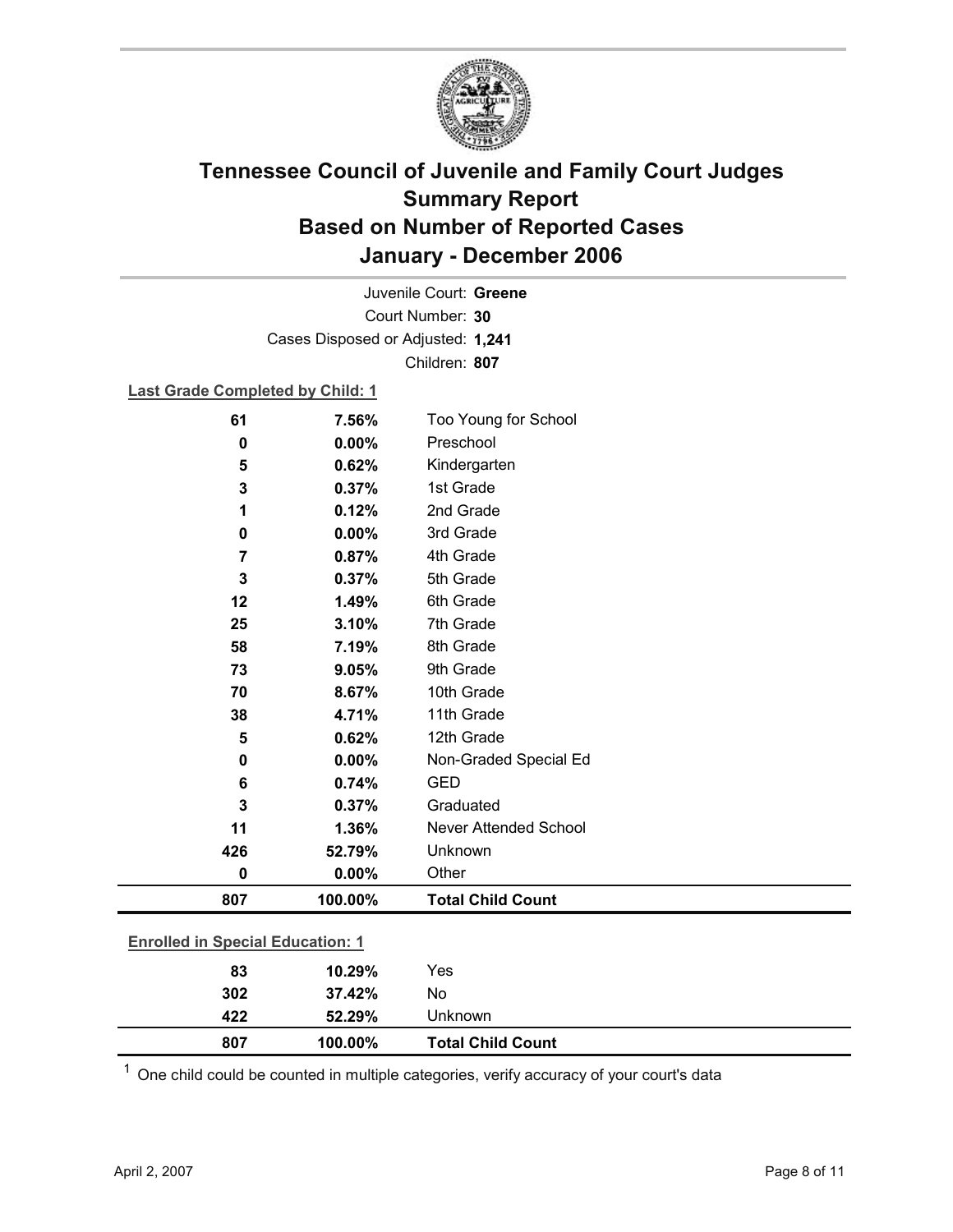

| Juvenile Court: Greene       |                                   |                           |  |  |  |
|------------------------------|-----------------------------------|---------------------------|--|--|--|
|                              | Court Number: 30                  |                           |  |  |  |
|                              | Cases Disposed or Adjusted: 1,241 |                           |  |  |  |
|                              | Children: 807                     |                           |  |  |  |
| <b>Action Executed By: 1</b> |                                   |                           |  |  |  |
| 963                          | 71.28%                            | Judge                     |  |  |  |
| 386                          | 28.57%                            | Referee                   |  |  |  |
| $\mathbf{2}$                 | 0.15%                             | <b>YSO</b>                |  |  |  |
| 0                            | $0.00\%$                          | Other                     |  |  |  |
| 0                            | $0.00\%$                          | Unknown / Not Reported    |  |  |  |
| 1,351                        | 100.00%                           | <b>Total Action Count</b> |  |  |  |

### **Formal / Informal Actions: 1**

| 125   | 9.25%    | Dismissed                                      |  |
|-------|----------|------------------------------------------------|--|
| 30    | 2.22%    | Retired / Nolle Prosequi                       |  |
| 243   | 17.99%   | <b>Complaint Substantiated Delinquent</b>      |  |
| 84    | 6.22%    | <b>Complaint Substantiated Status Offender</b> |  |
| 18    | 1.33%    | Complaint Substantiated Dependent / Neglected  |  |
| 0     | $0.00\%$ | <b>Complaint Substantiated Abused</b>          |  |
| 0     | $0.00\%$ | <b>Complaint Substantiated Mentally III</b>    |  |
| 3     | $0.22\%$ | Informal Adjustment                            |  |
| 83    | 6.14%    | <b>Pretrial Diversion</b>                      |  |
| 0     | $0.00\%$ | Transfer to Adult Court Hearing                |  |
| 0     | $0.00\%$ | Charges Cleared by Transfer to Adult Court     |  |
| 5     | 0.37%    | <b>Special Proceeding</b>                      |  |
| 84    | 6.22%    | <b>Review Concluded</b>                        |  |
| 165   | 12.21%   | Case Held Open                                 |  |
| 511   | 37.82%   | Other                                          |  |
| 0     | $0.00\%$ | Unknown / Not Reported                         |  |
| 1,351 | 100.00%  | <b>Total Action Count</b>                      |  |

 $1$  If different than number of Referral Reasons (1351), verify accuracy of your court's data.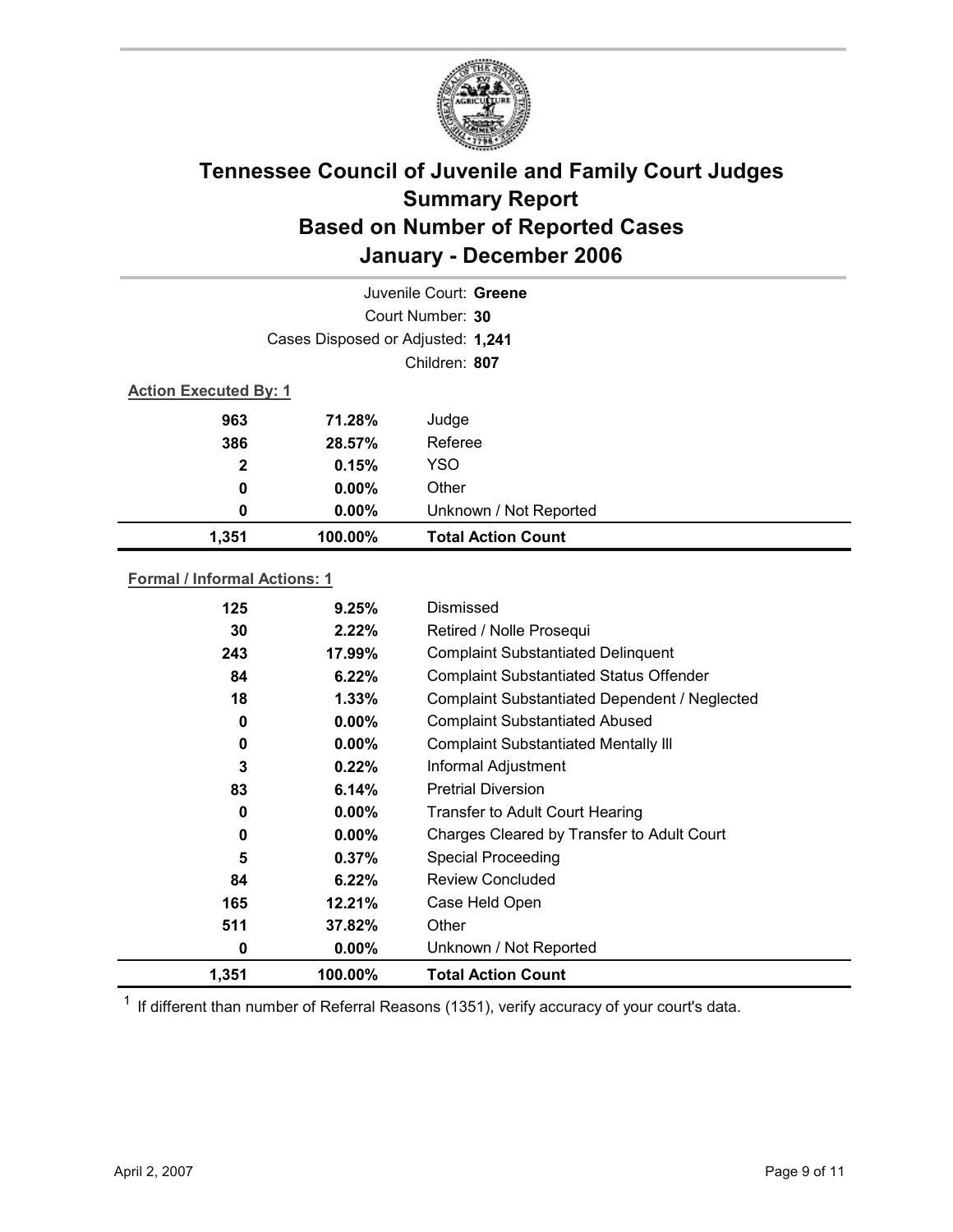

|                                   |          | Juvenile Court: Greene                                |  |
|-----------------------------------|----------|-------------------------------------------------------|--|
|                                   |          | Court Number: 30                                      |  |
| Cases Disposed or Adjusted: 1,241 |          |                                                       |  |
| Children: 807                     |          |                                                       |  |
| <b>Case Outcomes:</b>             |          | There can be multiple outcomes for one child or case. |  |
| 126                               | 3.94%    | Case Dismissed                                        |  |
| 19                                | 0.59%    | Case Retired or Nolle Prosequi                        |  |
| 0                                 | $0.00\%$ | Warned / Counseled                                    |  |
| 221                               | 6.91%    | Held Open For Review                                  |  |
| 9                                 | 0.28%    | Supervision / Probation to Juvenile Court             |  |
| 0                                 | $0.00\%$ | <b>Probation to Parents</b>                           |  |
| 0                                 | $0.00\%$ | Referral to Another Entity for Supervision / Service  |  |
| 26                                | 0.81%    | Referred for Mental Health Counseling                 |  |
| 17                                | 0.53%    | Referred for Alcohol and Drug Counseling              |  |
| 0                                 | $0.00\%$ | Referred to Alternative School                        |  |
| 0                                 | $0.00\%$ | Referred to Private Child Agency                      |  |
| 46                                | $1.44\%$ | Referred to Defensive Driving School                  |  |
| 0                                 | $0.00\%$ | Referred to Alcohol Safety School                     |  |
| 0                                 | 0.00%    | Referred to Juvenile Court Education-Based Program    |  |
| 21                                | 0.66%    | Driver's License Held Informally                      |  |
| 0                                 | 0.00%    | <b>Voluntary Placement with DMHMR</b>                 |  |
| 1                                 | 0.03%    | <b>Private Mental Health Placement</b>                |  |
| 0                                 | $0.00\%$ | <b>Private MR Placement</b>                           |  |
| 0                                 | $0.00\%$ | Placement with City/County Agency/Facility            |  |
| $\mathbf{2}$                      | 0.06%    | Placement with Relative / Other Individual            |  |
| 370                               | 11.57%   | Fine                                                  |  |
| 158                               | 4.94%    | <b>Public Service</b>                                 |  |
| 47                                | 1.47%    | Restitution                                           |  |
| 1                                 | 0.03%    | Runaway Returned                                      |  |
| 74                                | 2.31%    | No Contact Order                                      |  |
| 25                                | 0.78%    | Injunction Other than No Contact Order                |  |
| 27                                | 0.84%    | <b>House Arrest</b>                                   |  |
| 1                                 | 0.03%    | <b>Court Defined Curfew</b>                           |  |
| 0                                 | $0.00\%$ | Dismissed from Informal Adjustment                    |  |
| 0                                 | $0.00\%$ | <b>Dismissed from Pretrial Diversion</b>              |  |
| 11                                | 0.34%    | Released from Probation                               |  |
| 3                                 | 0.09%    | <b>Transferred to Adult Court</b>                     |  |
| 0                                 | $0.00\%$ | <b>DMHMR Involuntary Commitment</b>                   |  |